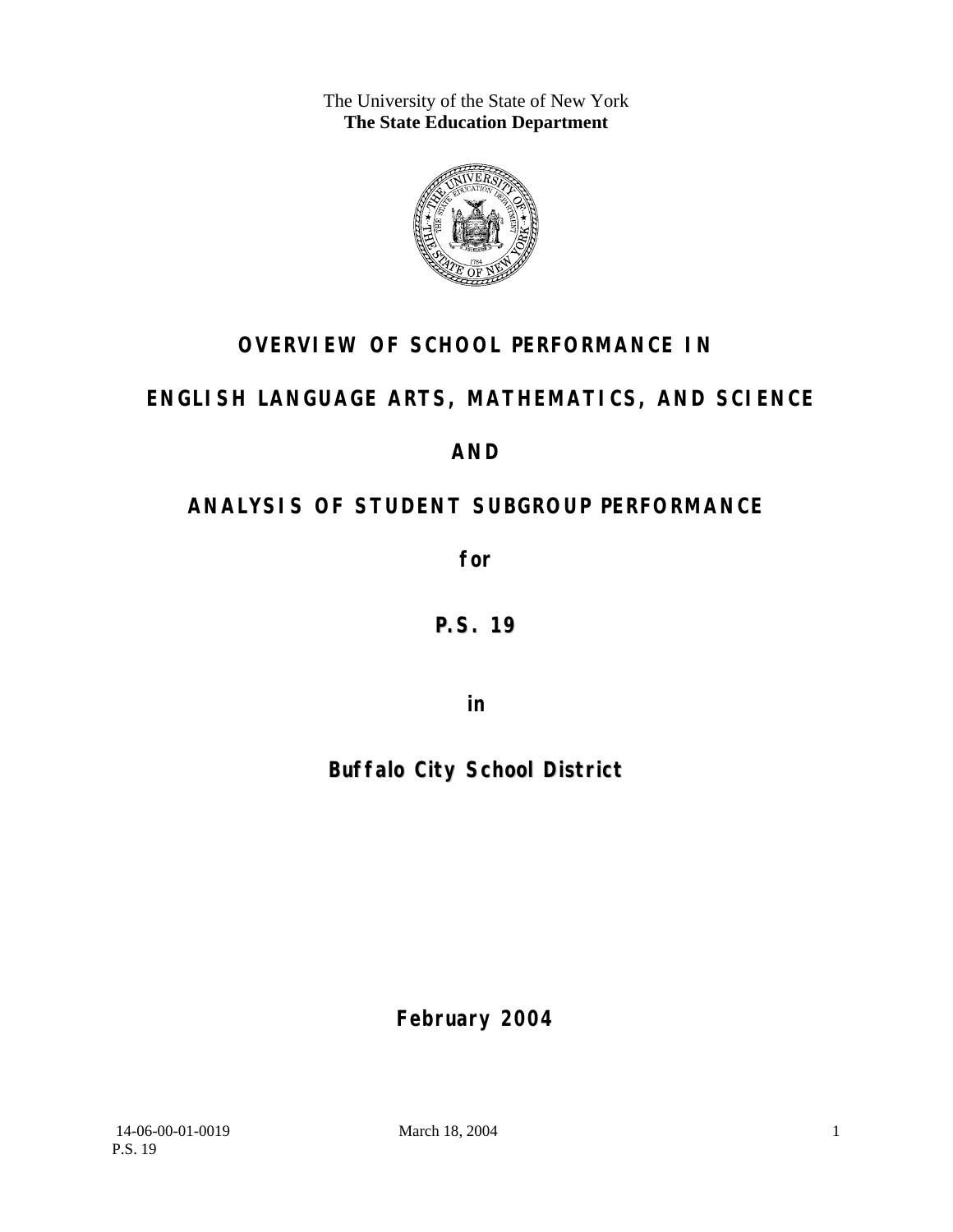### **THE UNIVERSITY OF THE STATE OF NEW YORK**

### **Regents of The University**

| Tonawanda             |
|-----------------------|
| Hollis                |
| Staten Island         |
| New Rochelle          |
| Peru                  |
| Huntington            |
| <b>North Syracuse</b> |
| New York              |
| <b>Belle Harbor</b>   |
| Buffalo               |
| Hartsdale             |
| Albany                |
| <b>Bronx</b>          |
| New York              |
| <b>Binghamton</b>     |
| Rochester             |

#### **President of The University and Commissioner of Education**

RICHARD P. MILLS

**Deputy Commissioner for Elementary, Middle, Secondary and Continuing Education**  JAMES A. KADAMUS

#### **Coordinator, School Operations and Management Services**

CHARLES SZUBERLA

#### **Coordinator, Information and Reporting Services**

MARTHA P. MUSSER

The State Education Department does not discriminate on the basis of age, color, religion, creed, disability, marital status, veteran status, national origin, race, gender, genetic predisposition or carrier status, or sexual orientation in its educational programs, services and activities. Portions of this publication can be made available in a variety of formats, including braille, large print or audio tape, upon request. Inquiries concerning this policy of nondiscrimination should be directed to the Department's Office for Diversity, Ethics, and Access, Room 530, Education Building, Albany, NY 12234. **Requests for additional copies of this publication may be made by contacting the Publications Sales Desk, Room 309, Education Building, Albany, NY 12234.** 

Please address all correspondence about this report that is not related to data corrections to:

*School Report Card Coordinator Information and Reporting Services Team New York State Education Department Room 863 EBA 89 Washington Avenue Albany, NY 12234*  E-mail: *RPTCARD@mail.nysed.gov*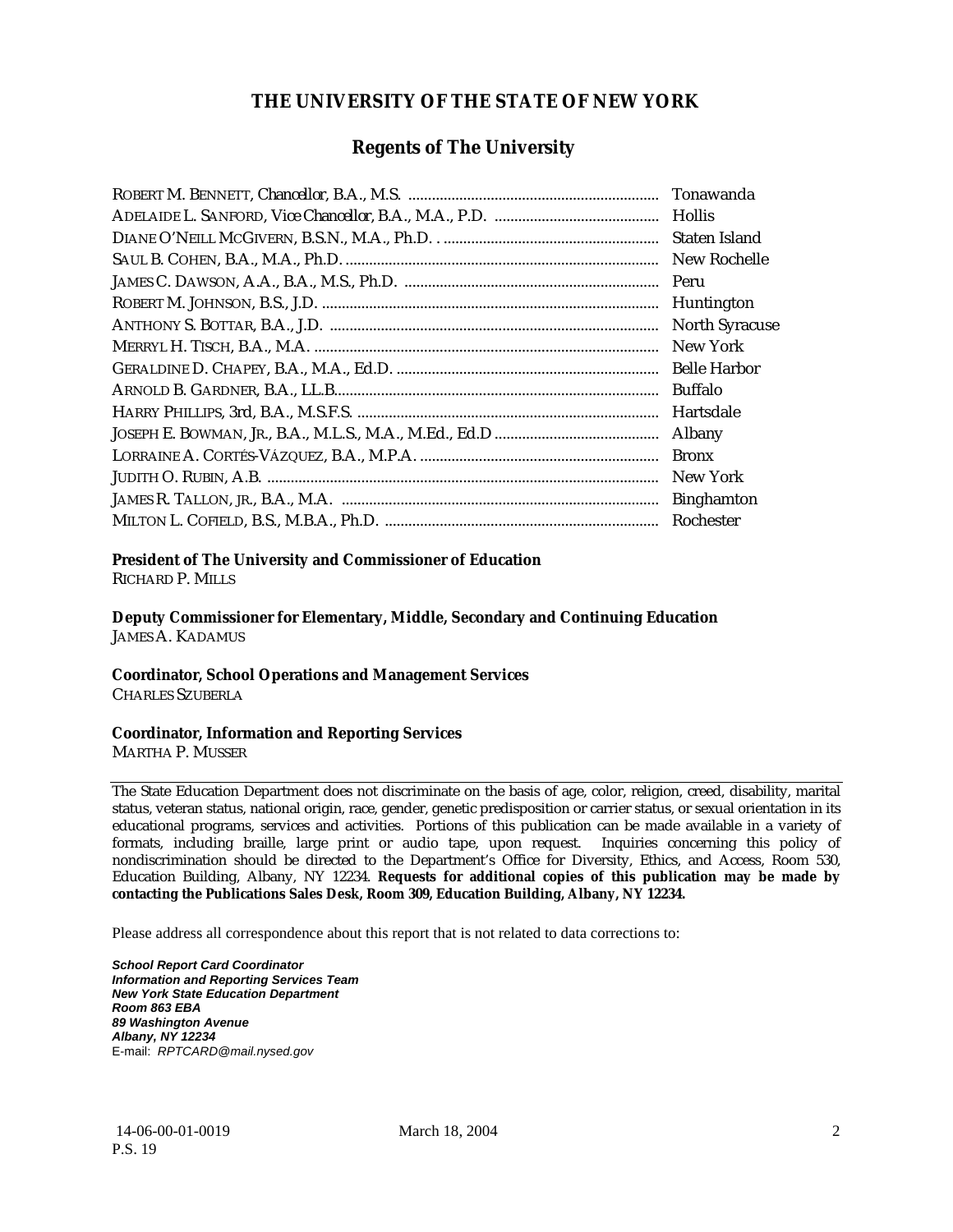The *New York State School Report Card* is an important part of the Board of Regents effort to raise learning standards for all students. It provides information to the public on student performance and other measures of school and district performance. Knowledge gained from the school report card on a school's strengths and weaknesses can be used to improve instruction and services to students.

The *New York State School Report Card* consists of three parts: the *Overview of School Performance in English Language Arts, Mathematics, and Science and Analysis of Student Subgroup Performance,* the *Comprehensive Information Report,* and the *School Accountability Report*. The *Overview and Analysis* presents performance data on measures required by the federal No Child Left Behind Act: English, mathematics, science, and graduation rate. Performance data on other State assessments can be found in the *Comprehensive Information Report*. The *School Accountability Report* provides information as to whether a school is making adequate progress toward enabling all students to achieve proficiency in English and mathematics.

State assessments are designed to help ensure that all students reach high learning standards. They show whether students are getting the foundation knowledge they need to succeed at the elementary, middle, and commencement levels and beyond. The State requires that students who are not making appropriate progress toward the standards receive academic intervention services.

In the *Overview*, performance on the elementary- and middle-level assessments in English language arts and mathematics and on the middle-level science test is reported in terms of mean scores and the percentage of students scoring at each of the four levels. These levels indicate performance on the standards from seriously deficient to advanced proficiency. Performance on the elementary-level science test is reported in terms of mean scores and the percentage of students making appropriate progress. Regents examination scores are reported in four score ranges. Scores of 65 to 100 are passing; scores of 55 to 64 earn credit toward a local diploma (with the approval of the local board of education). Though each elementary- and middle-level assessment is administered to students in a specific grade, secondary-level assessments are taken by students when they complete the coursework for the core curriculum. Therefore, the performance of students at the secondary level is measured for a student cohort rather than a group of students at a particular grade level. Students are grouped in cohorts according to the year in which they first entered grade 9.

The assessment data in the *Overview and Analysis* are for all tested students in the school, including general-education students and students with disabilities. In the *Overview*, each school's performance is compared with that of schools similar in grade level, district resources, and student needs as indicated by income and limited English proficiency (LEP) status. Each district's performance is compared with that of all public schools statewide. In the *Analysis*, performance is disaggregated by race/ethnicity, disability status, gender, LEP status, income level, and migrant status.

Explanations of terms referred to or symbols used in this part of the school report card may be found in the glossary on the last page. Further information on the school report card may be found in the guide, *Understanding Your School Report Card: February 2004*, available on the Information and Reporting Services Web site at www.emsc.nysed.gov/irts.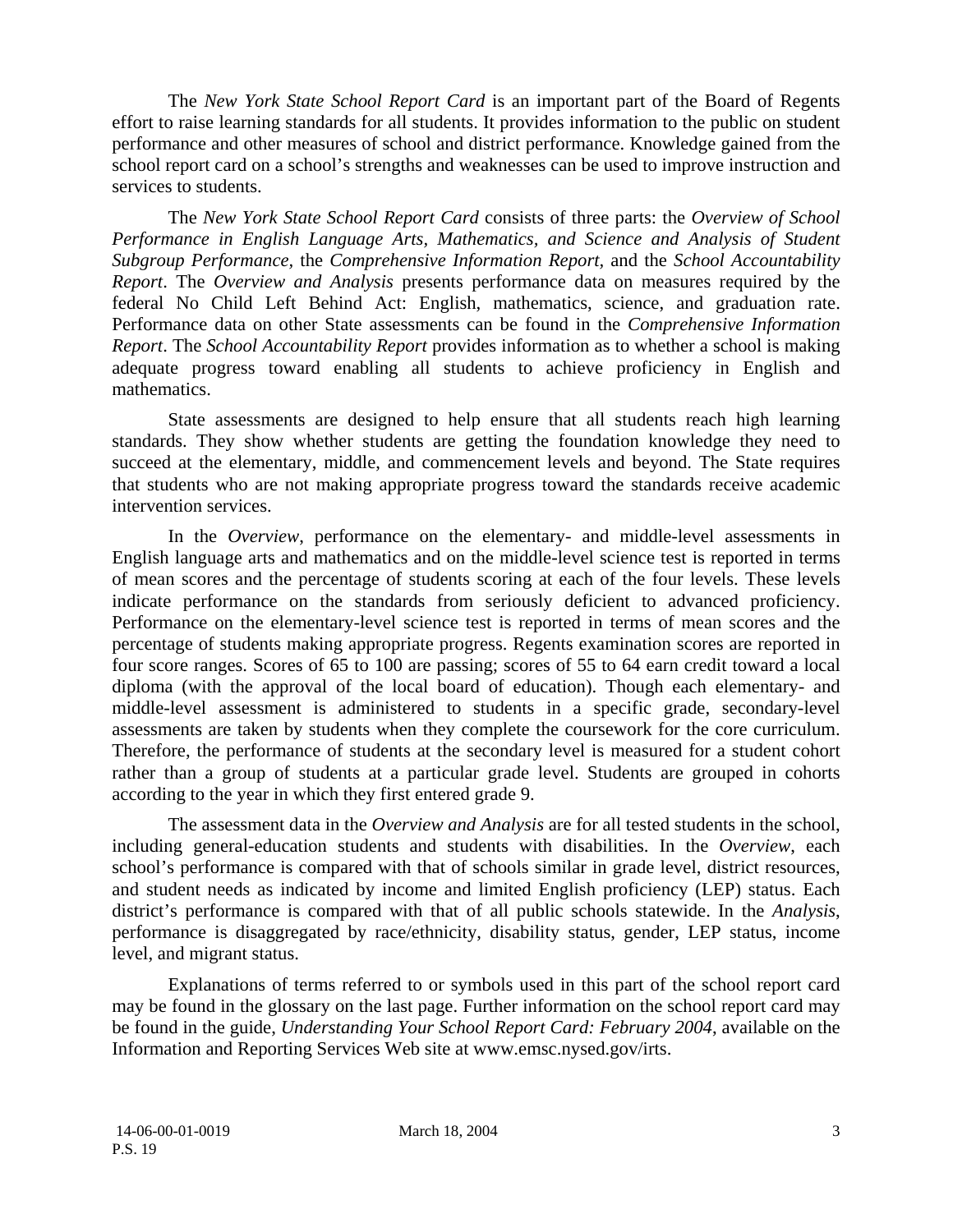# **Overview of School Performance in English Language Arts, Mathematics, and Science**

### **School Profile**

| Principal:<br>Sixto Indalecio |             | (716)888-7038<br>Phone:   |
|-------------------------------|-------------|---------------------------|
| <b>Organization</b>           | Grade Range | <b>Student Enrollment</b> |
| $2002 - 03$                   | <b>PK-8</b> | 550                       |

| 2001–02 School District-wide Total Expenditure per Pupil | \$12,201 |  |
|----------------------------------------------------------|----------|--|
|----------------------------------------------------------|----------|--|

### **2002–03 Percentage of Core Classes Taught by Highly Qualified Teachers\***

| <b>Number of Core</b><br><b>Classes</b> | <b>Percent Taught</b><br>by Highly<br>Qualified<br><b>Teachers</b> |
|-----------------------------------------|--------------------------------------------------------------------|
| 64                                      | 77%                                                                |

\*For the 2002-03 school year, SED is reporting that teachers of core classes are highly qualified if they are certified to teach those classes. However, No Child Left Behind (NCLB) imposes requirements beyond certification for some teachers to be considered highly qualified. In future years, when New York State uses the NCLB criteria for reporting, certified teachers must fulfill all NCLB requirements to be counted as highly qualified.

#### **2002–03 Percentage of Teachers with No Valid Teaching Certificate\***

| Number of<br><b>Teachers</b> | <b>Percent with No</b><br><b>Valid Teaching</b><br><b>Certificate</b> |
|------------------------------|-----------------------------------------------------------------------|
| 40                           | 15%                                                                   |

\*This count includes teachers with temporary licenses who do not have a valid permanent, provisional, or transitional teaching certificate.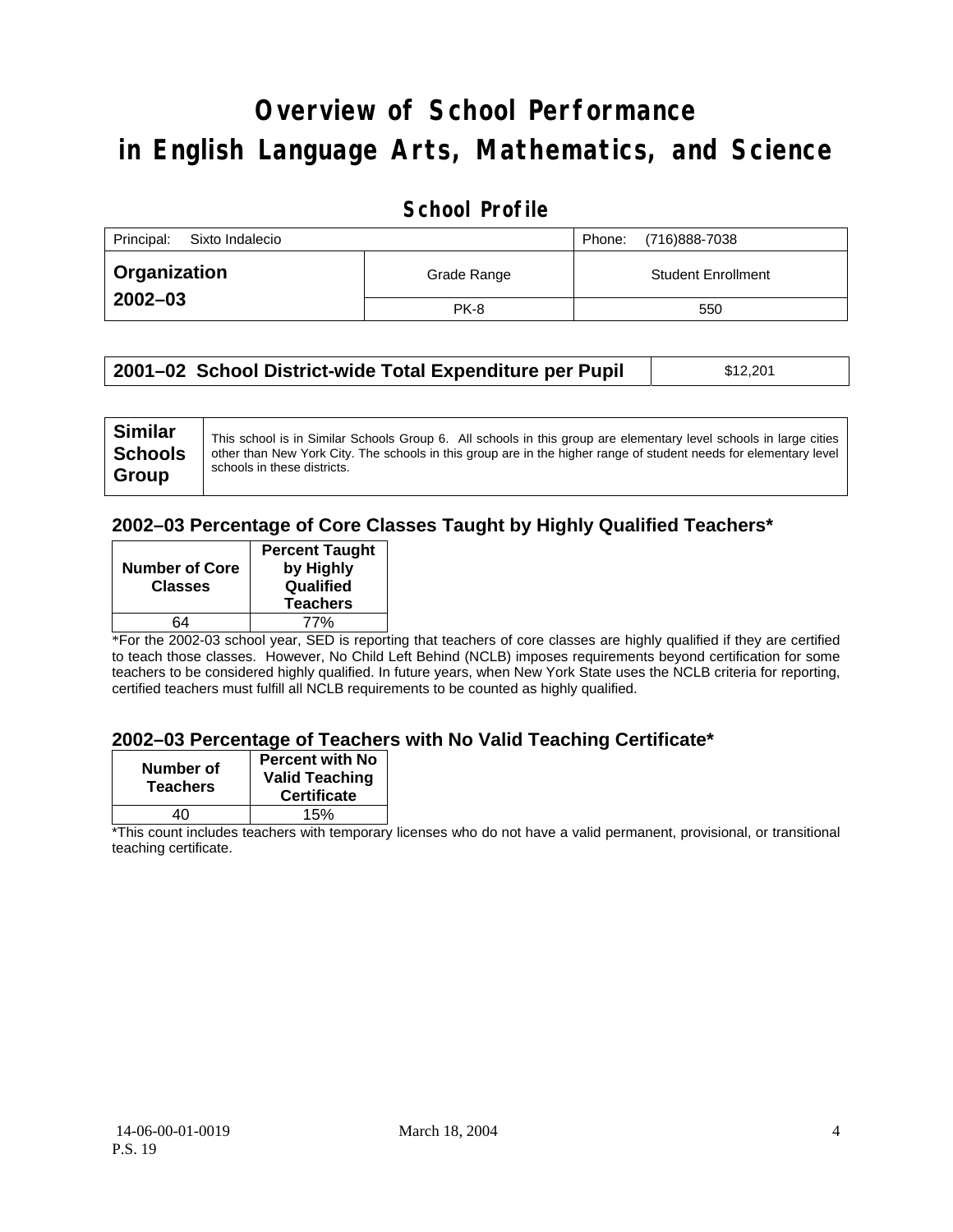English Language Arts



|                                        |                    | <b>Counts of Students Tested</b> |                    |                    |              |                   |
|----------------------------------------|--------------------|----------------------------------|--------------------|--------------------|--------------|-------------------|
| Performance at I<br><b>This School</b> | Level 1<br>455-602 | Level 2<br>603-644               | Level 3<br>645-691 | Level 4<br>692-800 | <b>Total</b> | <b>Mean Score</b> |
| Jan-Feb 2001                           | 17                 | 20                               | 20                 | 4                  | 61           | 630               |
| Jan-Feb 2002                           |                    | 30                               | 21                 |                    | 63           | 635               |
| Feb 2003                               |                    | 31                               | 13                 |                    | 51           | 632               |

|         | Elementary-Level English Language Arts Levels — Listening, Reading, and Writing Standards                 |  |  |  |  |
|---------|-----------------------------------------------------------------------------------------------------------|--|--|--|--|
| Level 4 | These students exceed the standards and are moving toward high performance on the Regents examination.    |  |  |  |  |
| Level 3 | These students meet the standards and, with continued steady growth, should pass the Regents examination. |  |  |  |  |
| Level 2 | These students <b>need extra help</b> to meet the standards and pass the Regents examination.             |  |  |  |  |
| Level 1 | These students have serious academic deficiencies.                                                        |  |  |  |  |

**Performance of Limited English Proficient Students Taking the New York State English as a Second Language Achievement Test (NYSESLAT) as the Measure of English Language Arts Achievement**

| Grade 4 | <b>Number</b><br><b>Tested</b> | Level 1 | Level 2 | Level 3 | Level 4 |
|---------|--------------------------------|---------|---------|---------|---------|
| 2003    |                                |         |         |         |         |

**Performance of Students with Severe Disabilities on the New York State Alternate Assessment (NYSAA) in English** 

| <b>Elementary Level</b> | <b>Number</b><br>Tested | <b>AA-Level 1</b> | AA-Level 2 | AA-Level 3 | AA-Level 4 |
|-------------------------|-------------------------|-------------------|------------|------------|------------|
| $2002 - 03$             |                         |                   |            |            |            |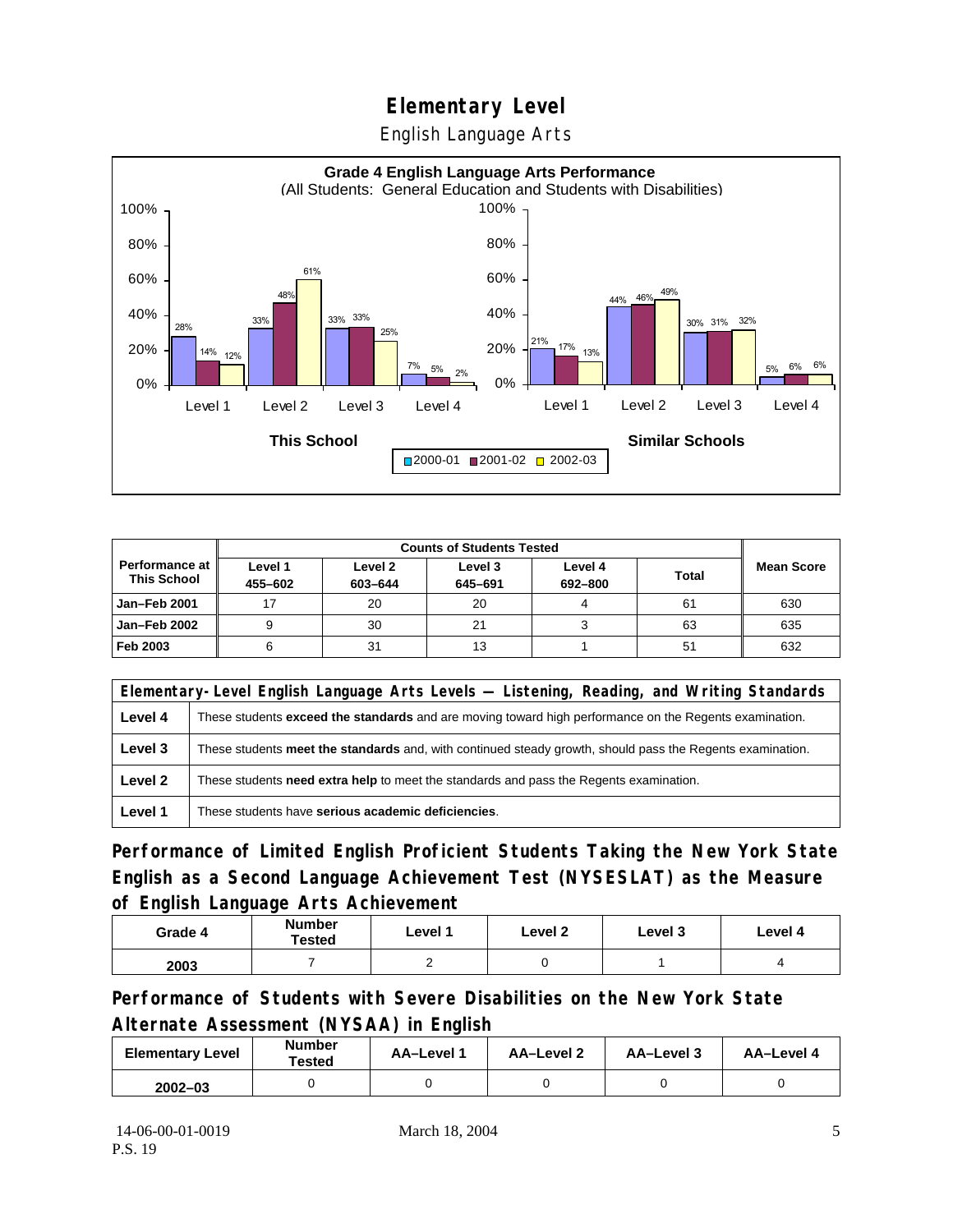### **Mathematics**



|                                             | <b>Counts of Students Tested</b> |                    |                    |                    |       |                   |
|---------------------------------------------|----------------------------------|--------------------|--------------------|--------------------|-------|-------------------|
| <b>Performance at</b><br><b>This School</b> | Level 1<br>448-601               | Level 2<br>602-636 | Level 3<br>637-677 | Level 4<br>678-810 | Total | <b>Mean Score</b> |
| <b>May 2001</b>                             | 13                               | 20                 | 28                 |                    | 66    | 632               |
| May 2002                                    |                                  | 30                 | 26                 |                    | 64    | 630               |
| May 2003                                    |                                  | 18                 | 35                 |                    | 60    | 638               |

|                                                                                                   | Elementary-Level Mathematics Levels -                                                                         |  |  |  |  |
|---------------------------------------------------------------------------------------------------|---------------------------------------------------------------------------------------------------------------|--|--|--|--|
|                                                                                                   | Knowledge, Reasoning, and Problem-Solving Standards                                                           |  |  |  |  |
| Level 4                                                                                           | These students <b>exceed the standards</b> and are moving toward high performance on the Regents examination. |  |  |  |  |
| Level 3                                                                                           | These students meet the standards and, with continued steady growth, should pass the Regents examination.     |  |  |  |  |
| Level 2<br>These students need extra help to meet the standards and pass the Regents examination. |                                                                                                               |  |  |  |  |
| Level 1                                                                                           | These students have serious academic deficiencies.                                                            |  |  |  |  |

### **Performance of Students with Severe Disabilities on the New York State Alternate Assessment (NYSAA) in Mathematics**

| <b>Elementary Level</b> | <b>Number</b><br>Tested | <b>AA-Level 1</b> | AA-Level 2 | AA-Level 3 | AA-Level 4 |
|-------------------------|-------------------------|-------------------|------------|------------|------------|
| $2002 - 03$             |                         |                   |            |            |            |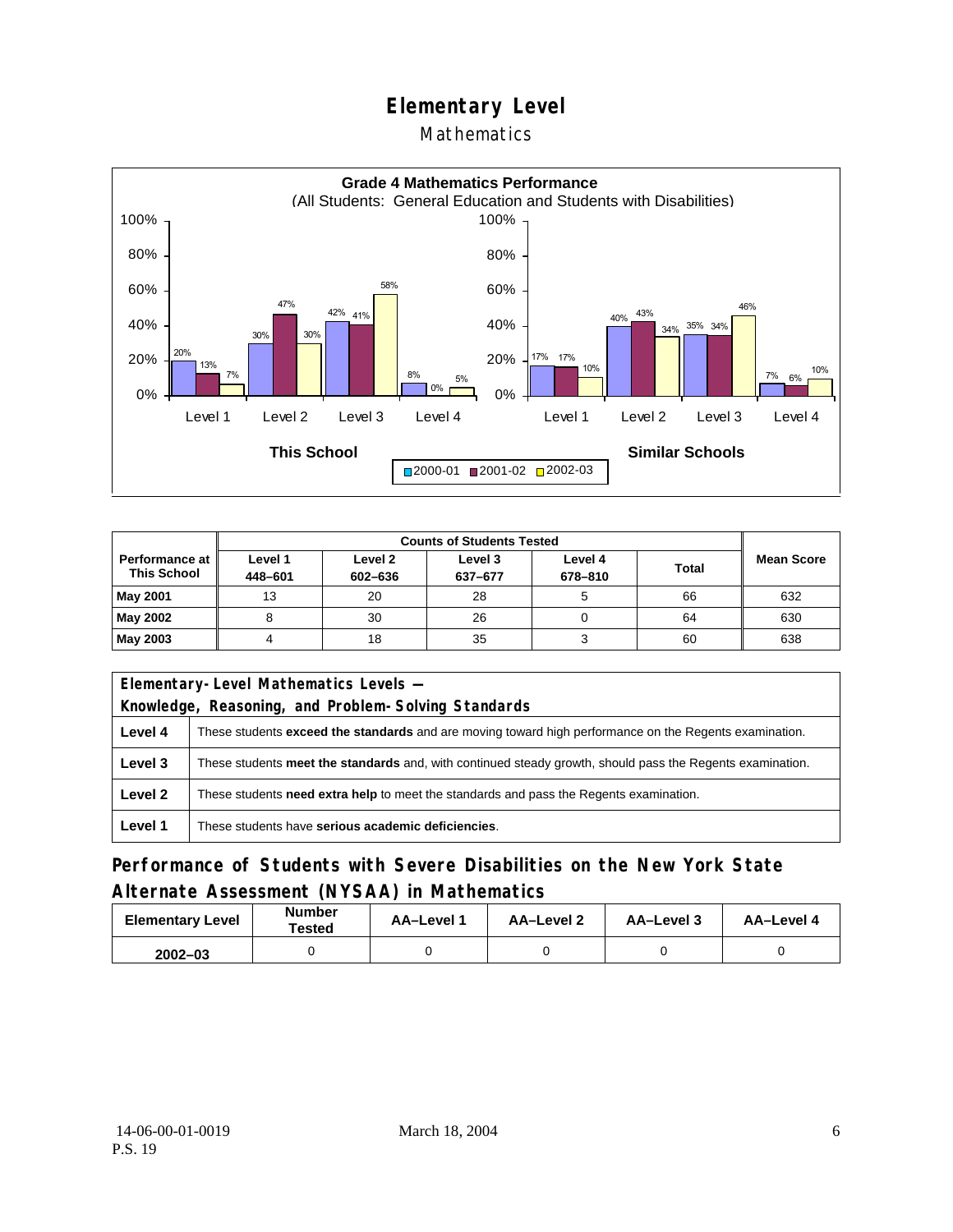Science Multiple-Choice



**All Students** 

|          |    | Number Tested   Number Above SDL   Mean Score |    |  |  |  |
|----------|----|-----------------------------------------------|----|--|--|--|
| May 2001 | 68 | 30                                            |    |  |  |  |
| May 2002 | 65 |                                               | 26 |  |  |  |
| May 2003 | 56 | 31                                            | 29 |  |  |  |

| Grade 4 Science - Knowledge, Reasoning, and Problem-Solving Standards |                                                                                                                                                                                                                                          |  |  |  |  |
|-----------------------------------------------------------------------|------------------------------------------------------------------------------------------------------------------------------------------------------------------------------------------------------------------------------------------|--|--|--|--|
| <b>Multiple-Choice</b><br><b>Test Component</b>                       | This component contains 45 multiple-choice questions based upon the New York State Elementary<br>Science Syllabus and referenced to the New York State Learning Standards for Mathematics, Science<br>and Technology (Elementary Level). |  |  |  |  |
| <b>State Designated</b>                                               | Students who correctly answer fewer than 30 of the 45 questions of the multiple-choice test component                                                                                                                                    |  |  |  |  |
| Level (SDL)                                                           | must receive academic intervention services in the following term of instruction.                                                                                                                                                        |  |  |  |  |
| <b>School Mean</b>                                                    | For the multiple-choice test component, the mean score is the average number of correct answers for                                                                                                                                      |  |  |  |  |
| <b>Scores</b>                                                         | students tested. If all tested students answered all questions correctly, this score would be 45.                                                                                                                                        |  |  |  |  |

# **Elementary Level**

#### Science Performance Test

The elementary-level science test is composed of two sections, the multiple-choice section (described above) and the performance test. The performance test is not used to determine the need for academic intervention services or for accountability purposes because not all students are administered the same three tasks.

| <b>All Students</b>                       |    |    |  |  |  |  |
|-------------------------------------------|----|----|--|--|--|--|
| <b>Number Tested</b><br><b>Mean Score</b> |    |    |  |  |  |  |
| May 2001                                  | 60 | 23 |  |  |  |  |
| <b>May 2002</b>                           | 64 | 30 |  |  |  |  |
| <b>May 2003</b>                           | 55 | 29 |  |  |  |  |

### **Performance of Students with Severe Disabilities on the New York State Alternate Assessment (NYSAA) in Science**

| <b>Elementary Level</b> | <b>Number</b><br>Tested | AA-Level 1 | <b>AA-Level 2</b> | AA-Level 3 | AA-Level 4 |
|-------------------------|-------------------------|------------|-------------------|------------|------------|
| $2002 - 03$             |                         |            |                   |            |            |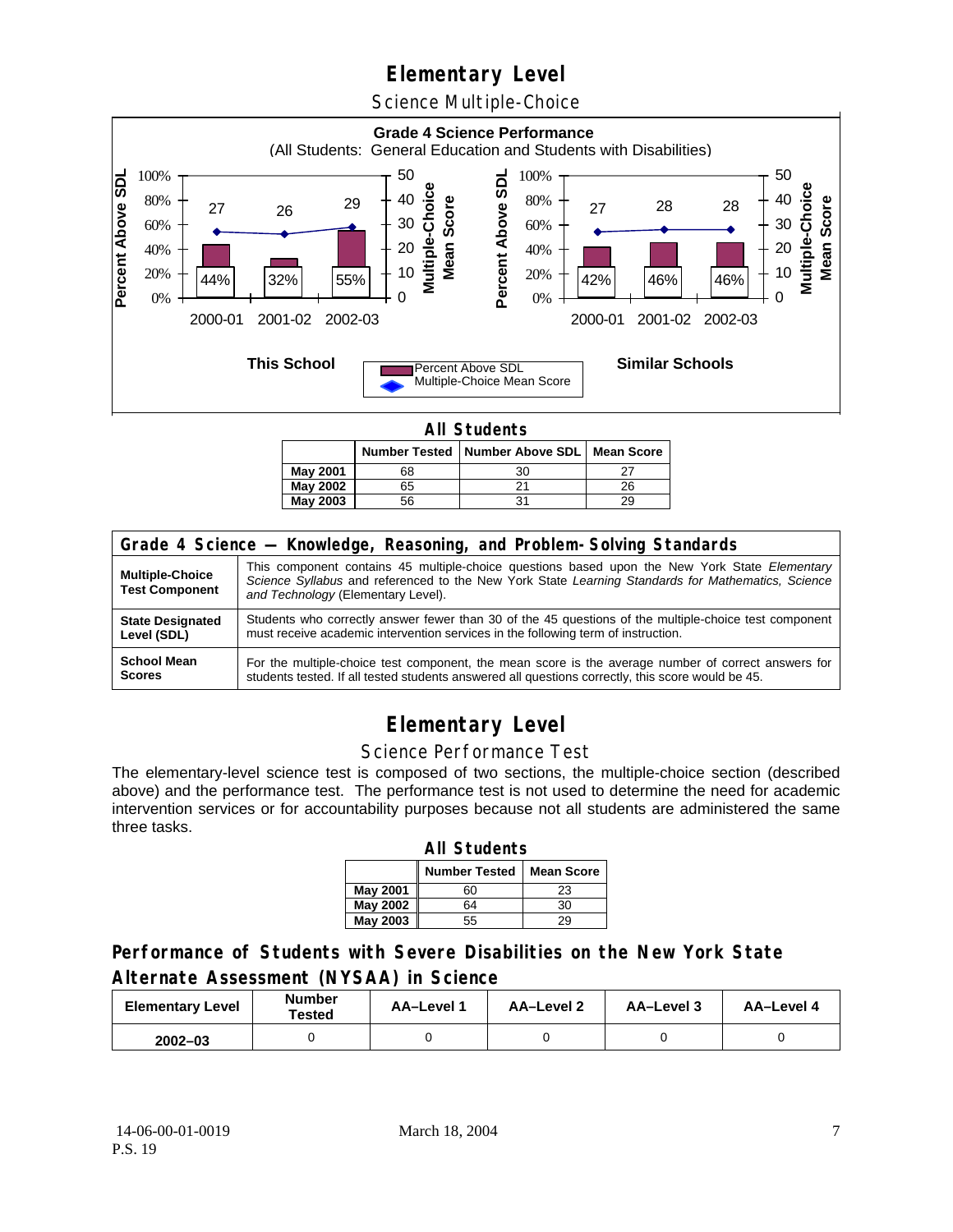English Language Arts



|                                      |                    | <b>Counts of Students Tested</b> |                    |                    |              |                   |  |
|--------------------------------------|--------------------|----------------------------------|--------------------|--------------------|--------------|-------------------|--|
| Performance at<br><b>This School</b> | Level 1<br>527-661 | Level 2<br>662-700               | Level 3<br>701-738 | Level 4<br>739-830 | <b>Total</b> | <b>Mean Score</b> |  |
| May 2001                             |                    | 18                               | 11                 | 0                  | 36           | 682               |  |
|                                      | Level 1<br>527-659 | Level 2<br>660-698               | Level 3<br>699-737 | Level 3<br>738-830 | Total        |                   |  |
| <b>March 2002</b>                    | 10                 | 24                               | 4                  | 0                  | 38           | 671               |  |
|                                      | Level 1<br>527-657 | Level 2<br>658-696               | Level 3<br>697-736 | Level 4<br>737-830 | Total        |                   |  |
| January 2003                         | 17                 | 32                               | 5                  | 0                  | 54           | 670               |  |

|         | Middle-Level English Language Arts Levels - Listening, Reading, and Writing Standards                         |  |  |  |  |
|---------|---------------------------------------------------------------------------------------------------------------|--|--|--|--|
| Level 4 | These students <b>exceed the standards</b> and are moving toward high performance on the Regents examination. |  |  |  |  |
| Level 3 | These students meet the standards and, with continued steady growth, should pass the Regents examination.     |  |  |  |  |
| Level 2 | These students need extra help to meet the standards and pass the Regents examination.                        |  |  |  |  |
| Level 1 | These students have serious academic deficiencies.                                                            |  |  |  |  |

**Performance of Limited English Proficient Students Taking the New York State English as a Second Language Achievement Test (NYSESLAT) as the Measure of English Language Arts Achievement**

| Grade 8 | <b>Number</b><br>Tested | Level 1 | Level 2 | Level 3 | Level 4 |
|---------|-------------------------|---------|---------|---------|---------|
| 2003    |                         |         |         | π       | п       |

**Performance of Students with Severe Disabilities on the New York State Alternate Assessment (NYSAA) in English** 

| Grade 8     | Number<br>Tested | AA-Level 1 | AA-Level 2 | AA-Level 3 | AA-Level 4 |
|-------------|------------------|------------|------------|------------|------------|
| $2002 - 03$ |                  |            |            |            |            |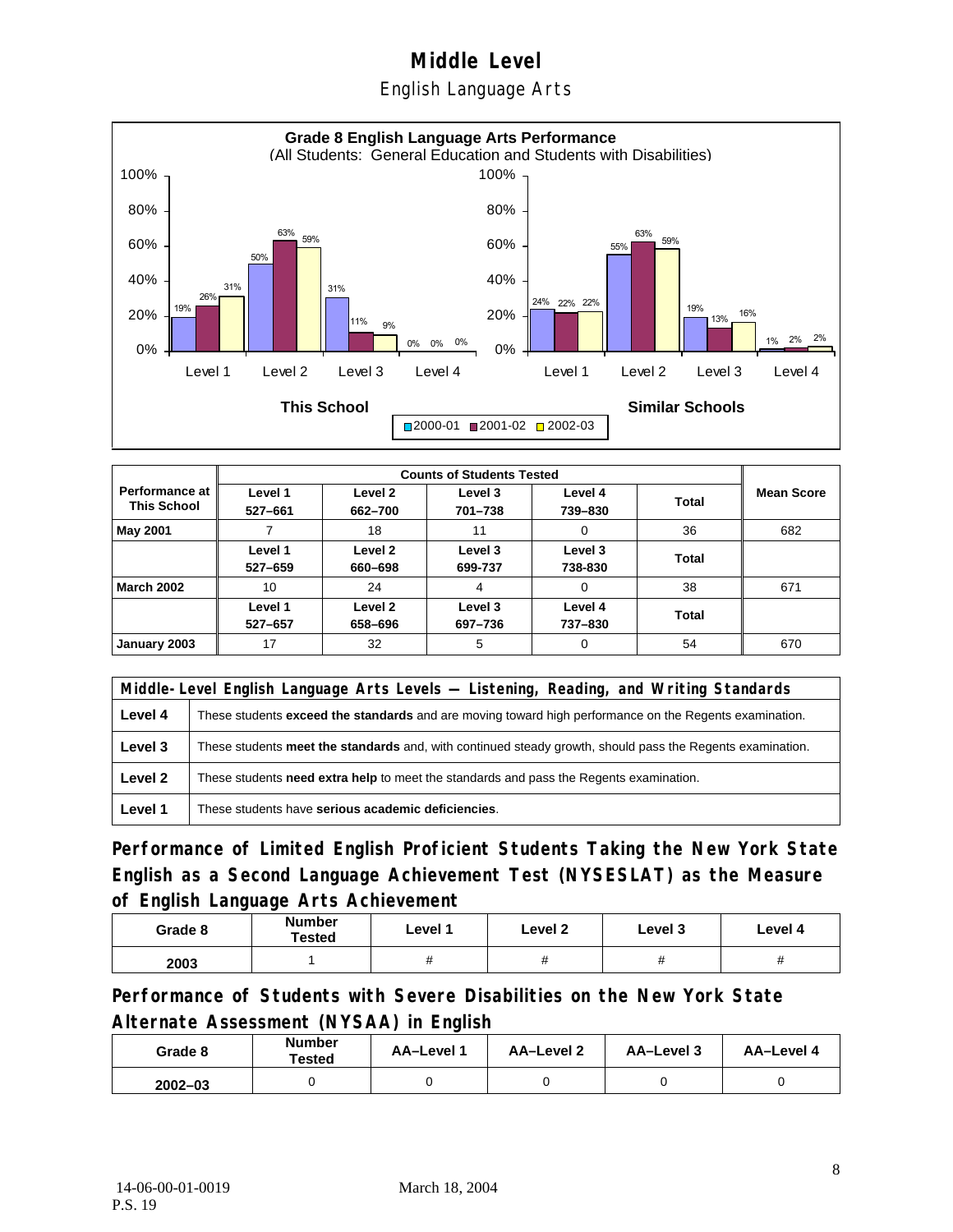#### **Mathematics**



| <b>Counts of Students Tested</b>     |                    |                    |                    |                    |              |                   |
|--------------------------------------|--------------------|--------------------|--------------------|--------------------|--------------|-------------------|
| Performance at<br><b>This School</b> | Level 1<br>517-680 | Level 2<br>681-715 | Level 3<br>716-759 | Level 4<br>760-882 | <b>Total</b> | <b>Mean Score</b> |
| May 2001                             | 22                 |                    |                    |                    | 38           | 676               |
| May 2002                             |                    | 25                 |                    |                    | 39           | 695               |
| May 2003                             | 13                 | 29                 |                    |                    | 54           | 697               |

|         | Middle-Level Mathematics Levels — Knowledge, Reasoning, and Problem-Solving Standards                         |  |  |  |  |
|---------|---------------------------------------------------------------------------------------------------------------|--|--|--|--|
| Level 4 | These students <b>exceed the standards</b> and are moving toward high performance on the Regents examination. |  |  |  |  |
| Level 3 | These students meet the standards and, with continued steady growth, should pass the Regents examination.     |  |  |  |  |
| Level 2 | These students <b>need extra help</b> to meet the standards and pass the Regents examination.                 |  |  |  |  |
| Level 1 | These students have serious academic deficiencies.                                                            |  |  |  |  |

### **Performance of Students with Severe Disabilities on the New York State Alternate Assessment (NYSAA) in Mathematics**

| <b>Middle Level</b> | <b>Number</b><br>⊺ested | AA-Level 1 | AA-Level 2 | AA-Level 3 | AA-Level 4 |
|---------------------|-------------------------|------------|------------|------------|------------|
| $2002 - 03$         |                         |            |            |            |            |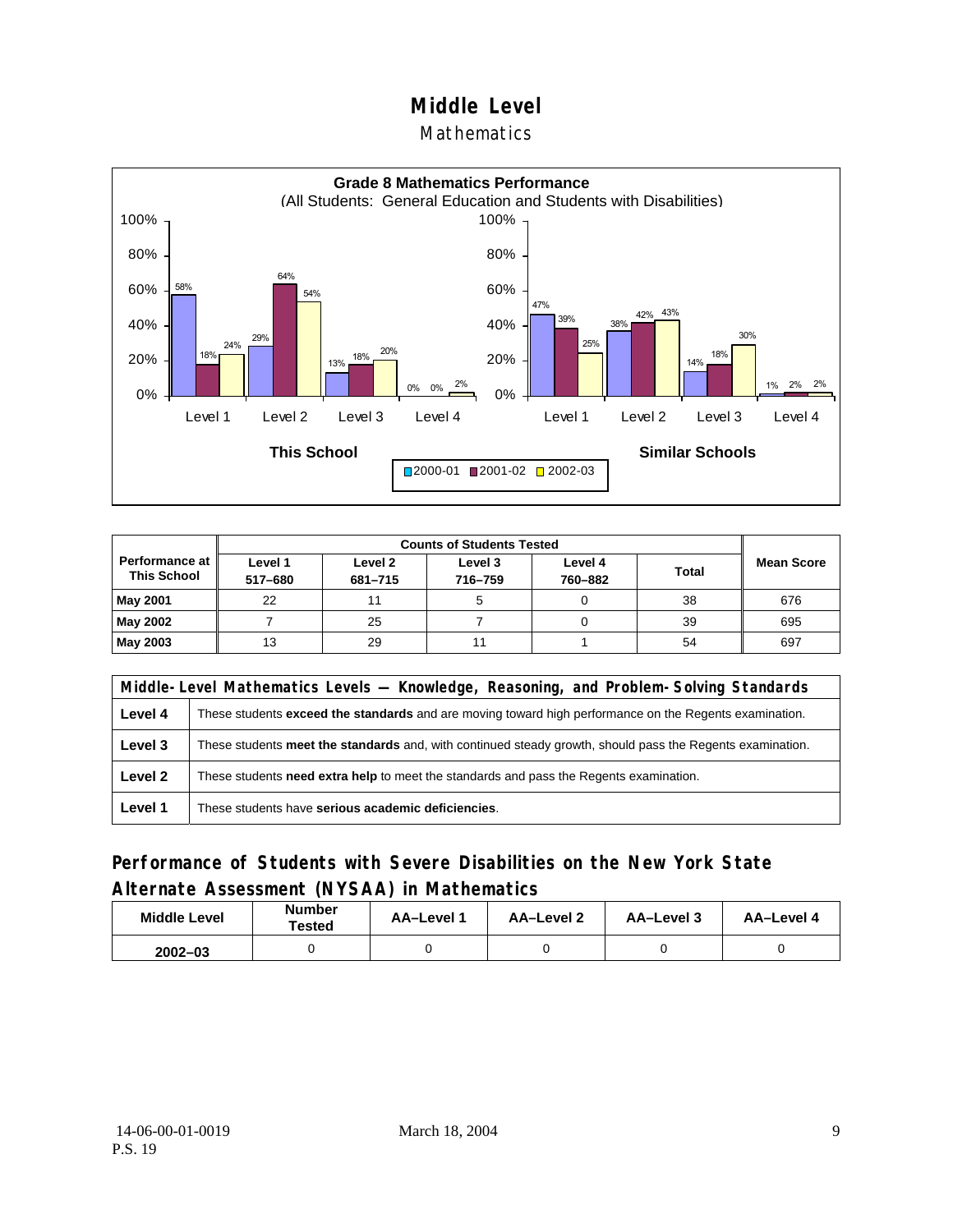#### **Science**



| <b>Performance at This School</b> |                             |         | <b>Mean Score</b> |         |         |       |    |
|-----------------------------------|-----------------------------|---------|-------------------|---------|---------|-------|----|
|                                   |                             | Level 1 | Level 2           | Level 3 | Level 4 | Total |    |
| <b>June 2002</b>                  | <b>Middle-Level Science</b> |         | 12                | 22      |         | 35    | 67 |
|                                   | <b>Regents Science</b>      |         |                   |         |         |       |    |
| January/                          | <b>Middle-Level Science</b> |         | 19                | 33      |         | 53    | 68 |
|                                   | June 2003   Regents Science |         |                   |         |         |       |    |

|         | Middle-Level Science Levels — Knowledge, Reasoning, and Problem-Solving Standards*                                                                                                                  |  |  |  |  |  |  |  |
|---------|-----------------------------------------------------------------------------------------------------------------------------------------------------------------------------------------------------|--|--|--|--|--|--|--|
| Level 4 | These students <b>exceed the standards</b> on the middle-level science test and are moving toward high performance<br>on the Regents examinations or score 85–100 on a Regents science examination. |  |  |  |  |  |  |  |
| Level 3 | These students meet the standards on the middle-level science test and, with continued steady growth, should<br>pass the Regents examinations or score 65–84 on a Regents science examination.      |  |  |  |  |  |  |  |
| Level 2 | These students need extra help to meet the standards for middle-level science and to pass the Regents<br>examinations or score 55–64 on a Regents science examination.                              |  |  |  |  |  |  |  |
| Level 1 | These students have serious academic deficiencies as evidenced in the middle-level science test or score 0–54<br>on a Regents science examination.                                                  |  |  |  |  |  |  |  |

\*Students may demonstrate proficiency in middle-level science by scoring at Level 3 or above on the middle-level science test or by scoring 65 or above on a Regents examination in science.

### **Performance of Students with Severe Disabilities on the New York State Alternate Assessment (NYSAA) in Science**

| <b>Number</b><br>Middle-Level<br>Tested |  | <b>AA-Level 1</b> | AA-Level 2 | AA-Level 3 | AA-Level 4 |  |
|-----------------------------------------|--|-------------------|------------|------------|------------|--|
| $2002 - 03$                             |  |                   |            |            |            |  |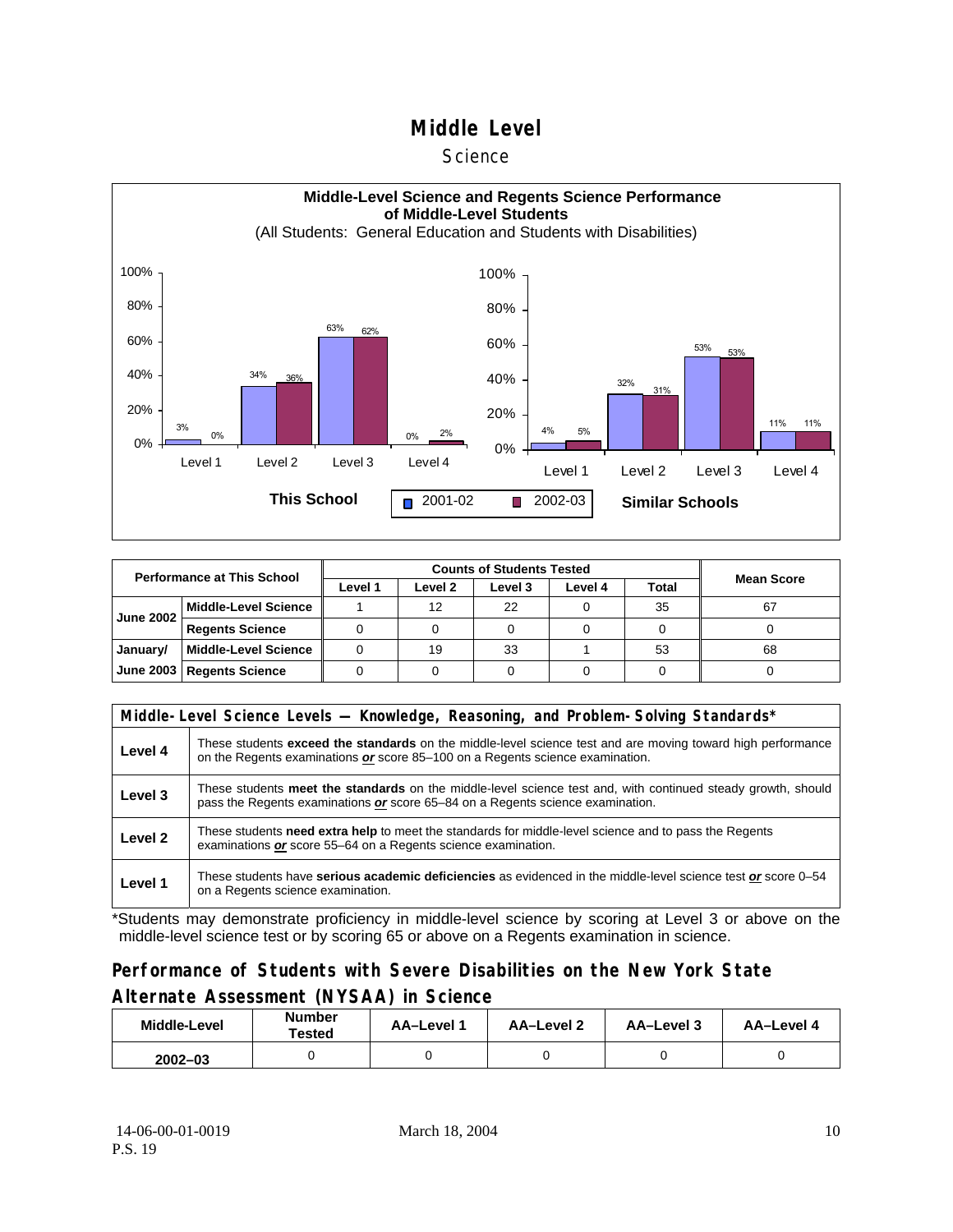# **Analysis of Student Subgroup Performance**

Historically, on State assessments the average performance of Black, Hispanic, and Native American students has been lower than that of White and Asian students. Similarly, students from lowincome families have not performed as well as those from higher income families. A high priority of the Board of Regents is to eliminate these gaps in student performance. In addition, Title I of the federal Elementary and Secondary Education Act includes explicit requirements "to ensure that students served by Title I are given the same opportunity to achieve to high standards and are held to the same high expectations as all students in each State."

This section of the school report card provides performance data for two years by racial/ethnic group, disability status, gender, English proficiency status, income level, and migrant status. The purpose of the student subgroup analyses is to determine if students who perform below the standards in any school tend to fall into particular groups, such as minority students, limited English proficient students, or economically disadvantaged students. If these analyses provide evidence that students in one of the groups achieve at a lower level than other students, the school and community should examine the reasons for this lower performance and make necessary changes in curriculum, instruction, and student support services to remedy these performance gaps. If your school did not report data for the 2002-03 school year for a subject and grade, a table showing data for subgroups in that subject and grade will not be included in the *Analysis*.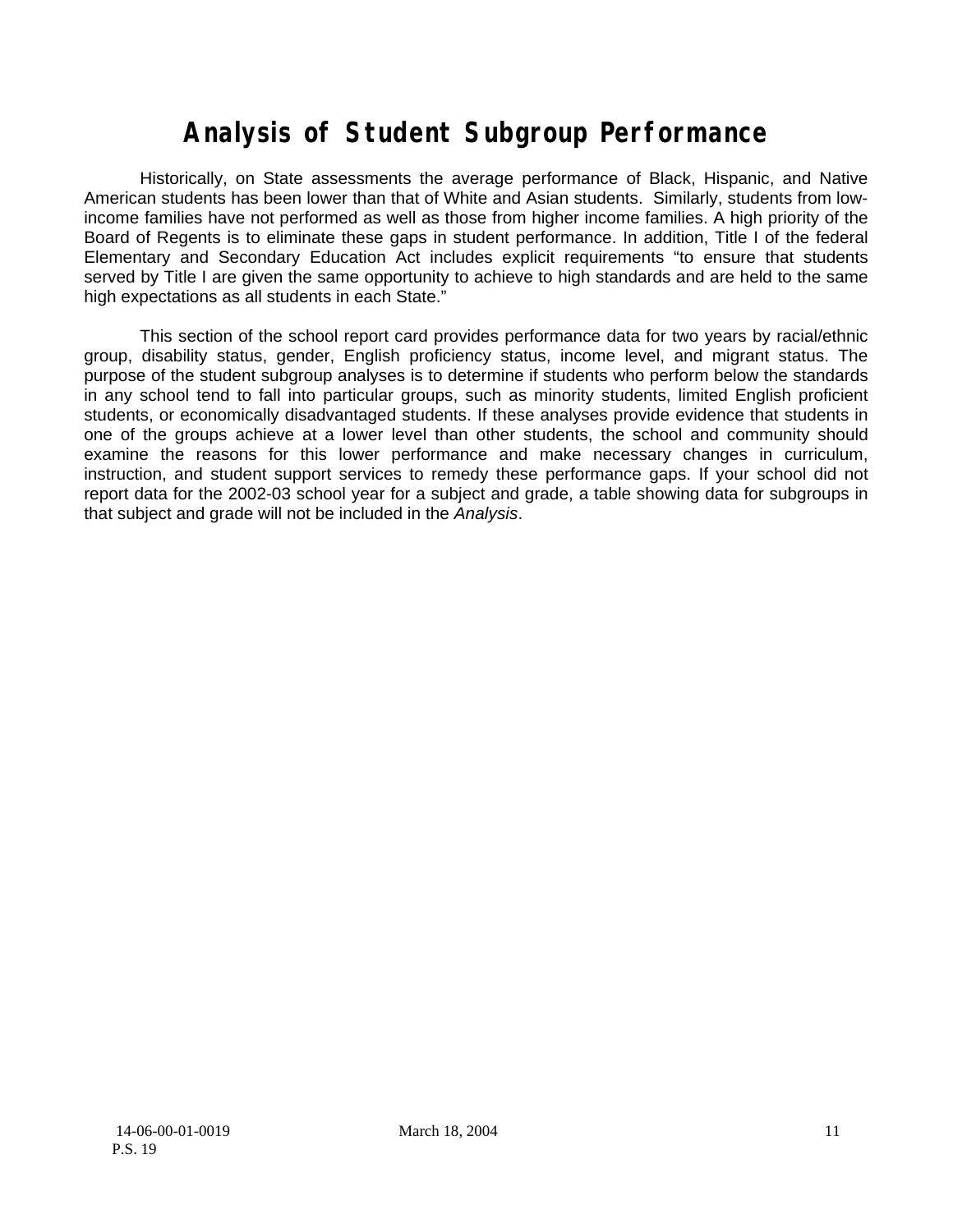### English Language Arts

|                                              |               |                                                                   | ◡<br>$2001 - 02$ |     | $2002 - 03$   |                                                                   |                                                                                                                                                                    |             |  |
|----------------------------------------------|---------------|-------------------------------------------------------------------|------------------|-----|---------------|-------------------------------------------------------------------|--------------------------------------------------------------------------------------------------------------------------------------------------------------------|-------------|--|
| <b>Student Subgroup</b>                      | <b>Tested</b> | <b>Percentages of Tested</b><br><b>Students Scoring at Levels</b> |                  |     | <b>Tested</b> | <b>Percentages of Tested</b><br><b>Students Scoring at Levels</b> |                                                                                                                                                                    |             |  |
|                                              |               | $2 - 4$                                                           | $3 - 4$          | 4   |               | $2 - 4$                                                           | $3 - 4$<br>46%<br>17%<br>20%<br>0%<br>30%<br>27%<br>0%<br>34%<br>0%<br>27%<br>26%<br>29%<br>27%<br>$\mathbf s$<br>s<br>27%<br>s<br>$\mathbf s$<br>27%<br>0%<br>27% | 4           |  |
| <b>Results by Race/Ethnicity</b>             |               |                                                                   |                  |     |               |                                                                   |                                                                                                                                                                    |             |  |
| American Indian/Alaskan Native               | 22            | 82%                                                               | 32%              | 5%  | 13            | 92%                                                               |                                                                                                                                                                    | 8%          |  |
| <b>Black</b>                                 | 18            | 78%                                                               | 33%              | 6%  | 18            | 89%                                                               |                                                                                                                                                                    | 0%          |  |
| Hispanic                                     | 8             | s                                                                 | s                | s   | 10            | 100%                                                              |                                                                                                                                                                    | 0%          |  |
| Asian or Pacific Islander                    | 1             | s                                                                 | $\mathsf{s}$     | s   | 0             | 0%                                                                |                                                                                                                                                                    | 0%          |  |
| White                                        | 14            | 100%                                                              | 43%              | 7%  | 10            | 70%                                                               |                                                                                                                                                                    | 0%          |  |
| Total                                        | 63            | 86%                                                               | 38%              | 5%  | 51            | 88%                                                               |                                                                                                                                                                    | 2%          |  |
| Small Group Totals (s)                       | 9             | 89%                                                               | 56%              | 0%  | 0             | 0%                                                                |                                                                                                                                                                    | 0%          |  |
| <b>Results by Disability Status</b>          |               |                                                                   |                  |     |               |                                                                   |                                                                                                                                                                    |             |  |
| General-education students                   | 43            | 86%                                                               | 35%              | 2%  | 41            | 98%                                                               |                                                                                                                                                                    | 2%          |  |
| Students with disabilities                   | 20            | 85%                                                               | 45%              | 10% | 10            | 50%                                                               |                                                                                                                                                                    | 0%          |  |
| Total                                        | 63            | 86%                                                               | 38%              | 5%  | 51            | 88%                                                               |                                                                                                                                                                    | 2%          |  |
| <b>Results by Gender</b>                     |               |                                                                   |                  |     |               |                                                                   |                                                                                                                                                                    |             |  |
| Female                                       | 34            | 85%                                                               | 47%              | 6%  | 23            | 100%                                                              |                                                                                                                                                                    | 0%          |  |
| Male                                         | 29            | 86%                                                               | 28%              | 3%  | 28            | 79%                                                               |                                                                                                                                                                    | 4%          |  |
| Total                                        | 63            | 86%                                                               | 38%              | 5%  | 51            | 88%                                                               |                                                                                                                                                                    | 2%          |  |
| <b>Results by English Proficiency Status</b> |               |                                                                   |                  |     |               |                                                                   |                                                                                                                                                                    |             |  |
| English proficient                           | 60            | $\mathbf s$                                                       | $\mathbf s$      | s   | 50            | s                                                                 |                                                                                                                                                                    | ${\tt s}$   |  |
| Limited English proficient                   | 3             | s                                                                 | s                | s   | 1             | s                                                                 |                                                                                                                                                                    | s           |  |
| Total                                        | 63            | 86%                                                               | 38%              | 5%  | 51            | 88%                                                               |                                                                                                                                                                    | 2%          |  |
| <b>Results by Income Level</b>               |               |                                                                   |                  |     |               |                                                                   |                                                                                                                                                                    |             |  |
| Economically disadvantaged                   | 48            | 83%                                                               | 35%              | 6%  | 51            | s                                                                 |                                                                                                                                                                    | $\mathbf s$ |  |
| Not disadvantaged                            | 15            | 93%                                                               | 47%              | 0%  | 0             | s                                                                 |                                                                                                                                                                    | $\mathbf s$ |  |
| Total                                        | 63            | 86%                                                               | 38%              | 5%  | 51            | 88%                                                               |                                                                                                                                                                    | 2%          |  |
| <b>Results by Migrant Status</b>             |               |                                                                   |                  |     |               |                                                                   |                                                                                                                                                                    |             |  |
| Migrant family                               | 0             | 0%                                                                | 0%               | 0%  | $\mathbf 0$   | 0%                                                                |                                                                                                                                                                    | 0%          |  |
| Not migrant family                           | 63            | 86%                                                               | 38%              | 5%  | 51            | 88%                                                               |                                                                                                                                                                    | 2%          |  |
| Total                                        | 63            | 86%                                                               | 38%              | 5%  | 51            | 88%                                                               | 27%                                                                                                                                                                | 2%          |  |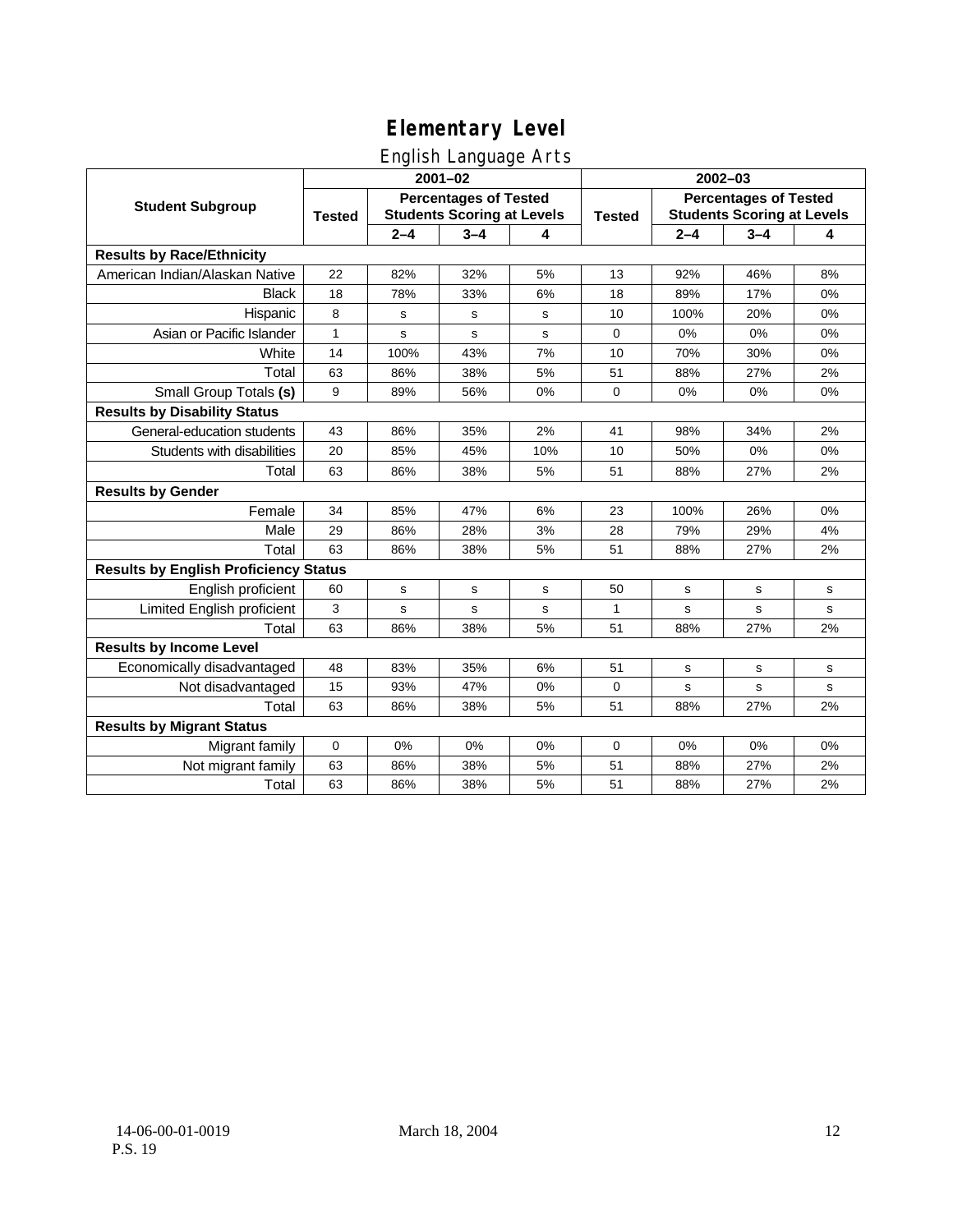### Mathematics

|                                              |               |                                                                   | $2001 - 02$ |       | $2002 - 03$   |                                                                   |                                                                                                                                                            |     |  |
|----------------------------------------------|---------------|-------------------------------------------------------------------|-------------|-------|---------------|-------------------------------------------------------------------|------------------------------------------------------------------------------------------------------------------------------------------------------------|-----|--|
| <b>Student Subgroup</b>                      | <b>Tested</b> | <b>Percentages of Tested</b><br><b>Students Scoring at Levels</b> |             |       | <b>Tested</b> | <b>Percentages of Tested</b><br><b>Students Scoring at Levels</b> |                                                                                                                                                            |     |  |
|                                              |               | $2 - 4$                                                           | $3 - 4$     | 4     |               | $2 - 4$                                                           | $3 - 4$<br>80%<br>59%<br>55%<br>0%<br>58%<br>63%<br>0%<br>67%<br>50%<br>63%<br>65%<br>62%<br>63%<br>62%<br>75%<br>63%<br>s<br>s<br>63%<br>0%<br>63%<br>63% | 4   |  |
| <b>Results by Race/Ethnicity</b>             |               |                                                                   |             |       |               |                                                                   |                                                                                                                                                            |     |  |
| American Indian/Alaskan Native               | 22            | 86%                                                               | 32%         | 0%    | 15            | 100%                                                              |                                                                                                                                                            | 13% |  |
| <b>Black</b>                                 | 17            | 76%                                                               | 24%         | 0%    | 22            | 86%                                                               |                                                                                                                                                            | 5%  |  |
| Hispanic                                     | 8             | s                                                                 | s           | S     | 11            | 91%                                                               |                                                                                                                                                            | 0%  |  |
| Asian or Pacific Islander                    | 1             | s                                                                 | s           | s     | 0             | 0%                                                                |                                                                                                                                                            | 0%  |  |
| White                                        | 16            | 94%                                                               | 56%         | 0%    | 12            | 100%                                                              |                                                                                                                                                            | 0%  |  |
| Total                                        | 64            | 88%                                                               | 41%         | 0%    | 60            | 93%                                                               |                                                                                                                                                            | 5%  |  |
| Small Group Totals (s)                       | 9             | 100%                                                              | 67%         | 0%    | $\Omega$      | 0%                                                                |                                                                                                                                                            | 0%  |  |
| <b>Results by Disability Status</b>          |               |                                                                   |             |       |               |                                                                   |                                                                                                                                                            |     |  |
| General-education students                   | 44            | 89%                                                               | 43%         | 0%    | 48            | 94%                                                               |                                                                                                                                                            | 6%  |  |
| Students with disabilities                   | 20            | 85%                                                               | 35%         | 0%    | 12            | 92%                                                               |                                                                                                                                                            | 0%  |  |
| Total                                        | 64            | 88%                                                               | 41%         | 0%    | 60            | 93%                                                               |                                                                                                                                                            | 5%  |  |
| <b>Results by Gender</b>                     |               |                                                                   |             |       |               |                                                                   |                                                                                                                                                            |     |  |
| Female                                       | 35            | 89%                                                               | 37%         | 0%    | 26            | 88%                                                               |                                                                                                                                                            | 4%  |  |
| Male                                         | 29            | 86%                                                               | 45%         | 0%    | 34            | 97%                                                               |                                                                                                                                                            | 6%  |  |
| Total                                        | 64            | 88%                                                               | 41%         | $0\%$ | 60            | 93%                                                               |                                                                                                                                                            | 5%  |  |
| <b>Results by English Proficiency Status</b> |               |                                                                   |             |       |               |                                                                   |                                                                                                                                                            |     |  |
| English proficient                           | 60            | s                                                                 | s           | s     | 52            | 94%                                                               |                                                                                                                                                            | 4%  |  |
| Limited English proficient                   | 4             | s                                                                 | s           | s     | 8             | 88%                                                               |                                                                                                                                                            | 13% |  |
| Total                                        | 64            | 88%                                                               | 41%         | 0%    | 60            | 93%                                                               |                                                                                                                                                            | 5%  |  |
| <b>Results by Income Level</b>               |               |                                                                   |             |       |               |                                                                   |                                                                                                                                                            |     |  |
| Economically disadvantaged                   | 47            | 85%                                                               | 34%         | 0%    | 57            | s                                                                 |                                                                                                                                                            | s   |  |
| Not disadvantaged                            | 17            | 94%                                                               | 59%         | 0%    | 3             | s                                                                 |                                                                                                                                                            | s   |  |
| Total                                        | 64            | 88%                                                               | 41%         | 0%    | 60            | 93%                                                               |                                                                                                                                                            | 5%  |  |
| <b>Results by Migrant Status</b>             |               |                                                                   |             |       |               |                                                                   |                                                                                                                                                            |     |  |
| Migrant family                               | $\mathbf 0$   | 0%                                                                | 0%          | 0%    | 0             | 0%                                                                |                                                                                                                                                            | 0%  |  |
| Not migrant family                           | 64            | 88%                                                               | 41%         | 0%    | 60            | 93%                                                               |                                                                                                                                                            | 5%  |  |
| Total                                        | 64            | 88%                                                               | 41%         | 0%    | 60            | 93%                                                               |                                                                                                                                                            | 5%  |  |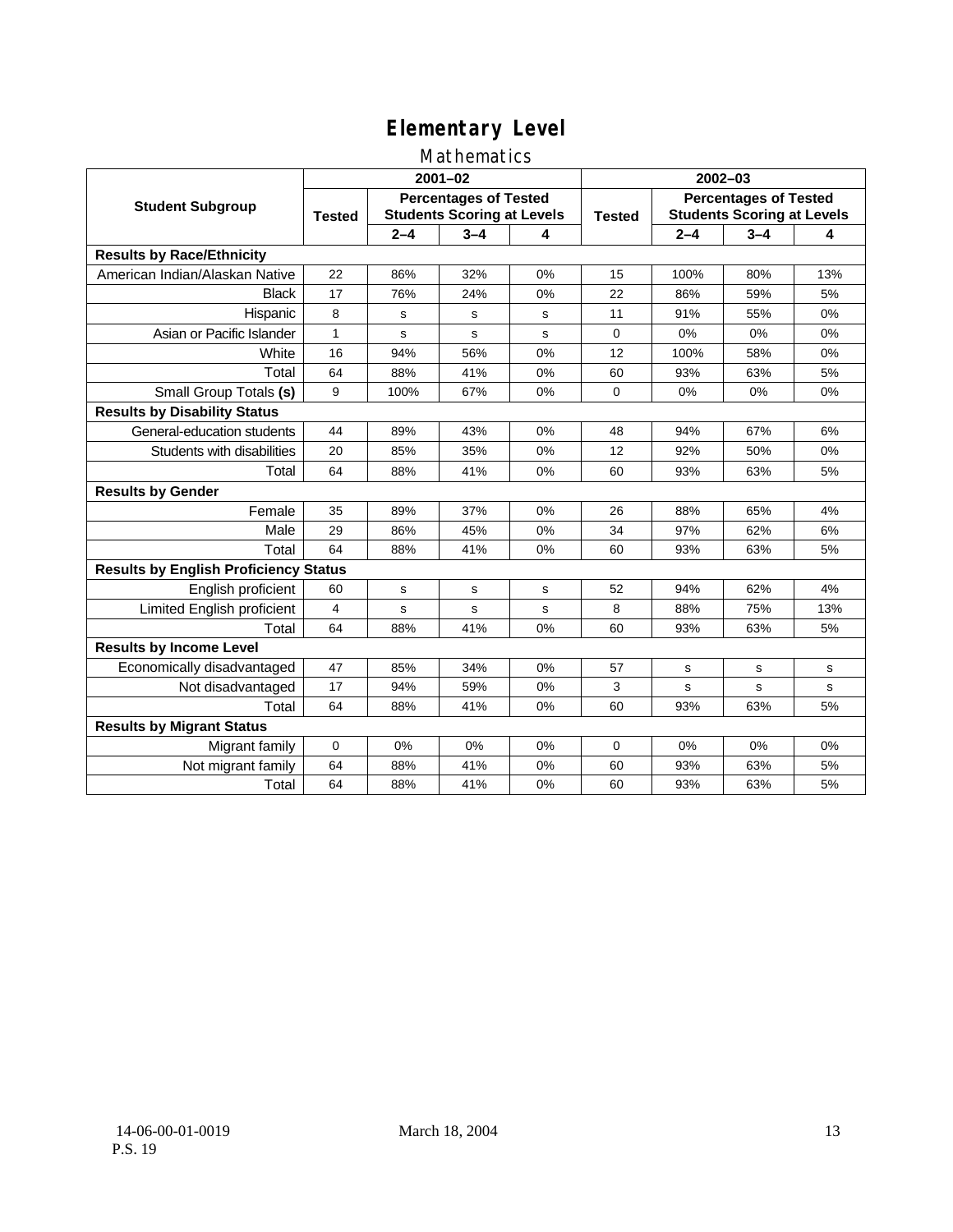### Science Multiple-Choice

|                                              | $2001 - 02$   |                                                                                              | $2002 - 03$   |                                                                                              |  |  |
|----------------------------------------------|---------------|----------------------------------------------------------------------------------------------|---------------|----------------------------------------------------------------------------------------------|--|--|
| <b>Student Subgroup</b>                      | <b>Tested</b> | <b>Percentages of</b><br><b>Tested</b><br><b>Students</b><br><b>Scoring above</b><br>the SDL | <b>Tested</b> | <b>Percentages of</b><br><b>Tested</b><br><b>Students</b><br><b>Scoring above</b><br>the SDL |  |  |
| <b>Results by Race/Ethnicity</b>             |               |                                                                                              |               |                                                                                              |  |  |
| American Indian/Alaskan Native               | 22            | 23%                                                                                          | 12            | 58%                                                                                          |  |  |
| <b>Black</b>                                 | 17            | 35%                                                                                          | 22            | 50%                                                                                          |  |  |
| Hispanic                                     | 8             | s                                                                                            | 11            | 64%                                                                                          |  |  |
| Asian or Pacific Islander                    | $\mathbf{1}$  | s                                                                                            | 0             | 0%                                                                                           |  |  |
| White                                        | 17            | 35%                                                                                          | 11            | 55%                                                                                          |  |  |
| Total                                        | 65            | 32%                                                                                          | 56            | 55%                                                                                          |  |  |
| Small Group Totals (s)                       | 9             | 44%                                                                                          | $\mathbf 0$   | 0%                                                                                           |  |  |
| <b>Results by Disability Status</b>          |               |                                                                                              |               |                                                                                              |  |  |
| General-education students                   | 45            | 29%                                                                                          | 46            | 61%                                                                                          |  |  |
| Students with disabilities                   | 20            | 40%                                                                                          | 10            | 30%                                                                                          |  |  |
| Total                                        | 65            | 32%                                                                                          | 56            | 55%                                                                                          |  |  |
| <b>Results by Gender</b>                     |               |                                                                                              |               |                                                                                              |  |  |
| Female                                       | 35            | 29%                                                                                          | 25            | 52%                                                                                          |  |  |
| Male                                         | 30            | 37%                                                                                          | 31            | 58%                                                                                          |  |  |
| Total                                        | 65            | 32%                                                                                          | 56            | 55%                                                                                          |  |  |
| <b>Results by English Proficiency Status</b> |               |                                                                                              |               |                                                                                              |  |  |
| English proficient                           | 60            | 33%                                                                                          | 48            | 52%                                                                                          |  |  |
| Limited English proficient                   | 5             | 20%                                                                                          | 8             | 75%                                                                                          |  |  |
| Total                                        | 65            | 32%                                                                                          | 56            | 55%                                                                                          |  |  |
| <b>Results by Income Level</b>               |               |                                                                                              |               |                                                                                              |  |  |
| Economically disadvantaged                   | 47            | 30%                                                                                          | 53            | s                                                                                            |  |  |
| Not disadvantaged                            | 18            | 39%                                                                                          | 3             | s                                                                                            |  |  |
| Total                                        | 65            | 32%                                                                                          | 56            | 55%                                                                                          |  |  |
| <b>Results by Migrant Status</b>             |               |                                                                                              |               |                                                                                              |  |  |
| Migrant family                               | 0             | 0%                                                                                           | 0             | 0%                                                                                           |  |  |
| Not migrant family                           | 65            | 32%                                                                                          | 56            | 55%                                                                                          |  |  |
| Total                                        | 65            | 32%                                                                                          | 56            | 55%                                                                                          |  |  |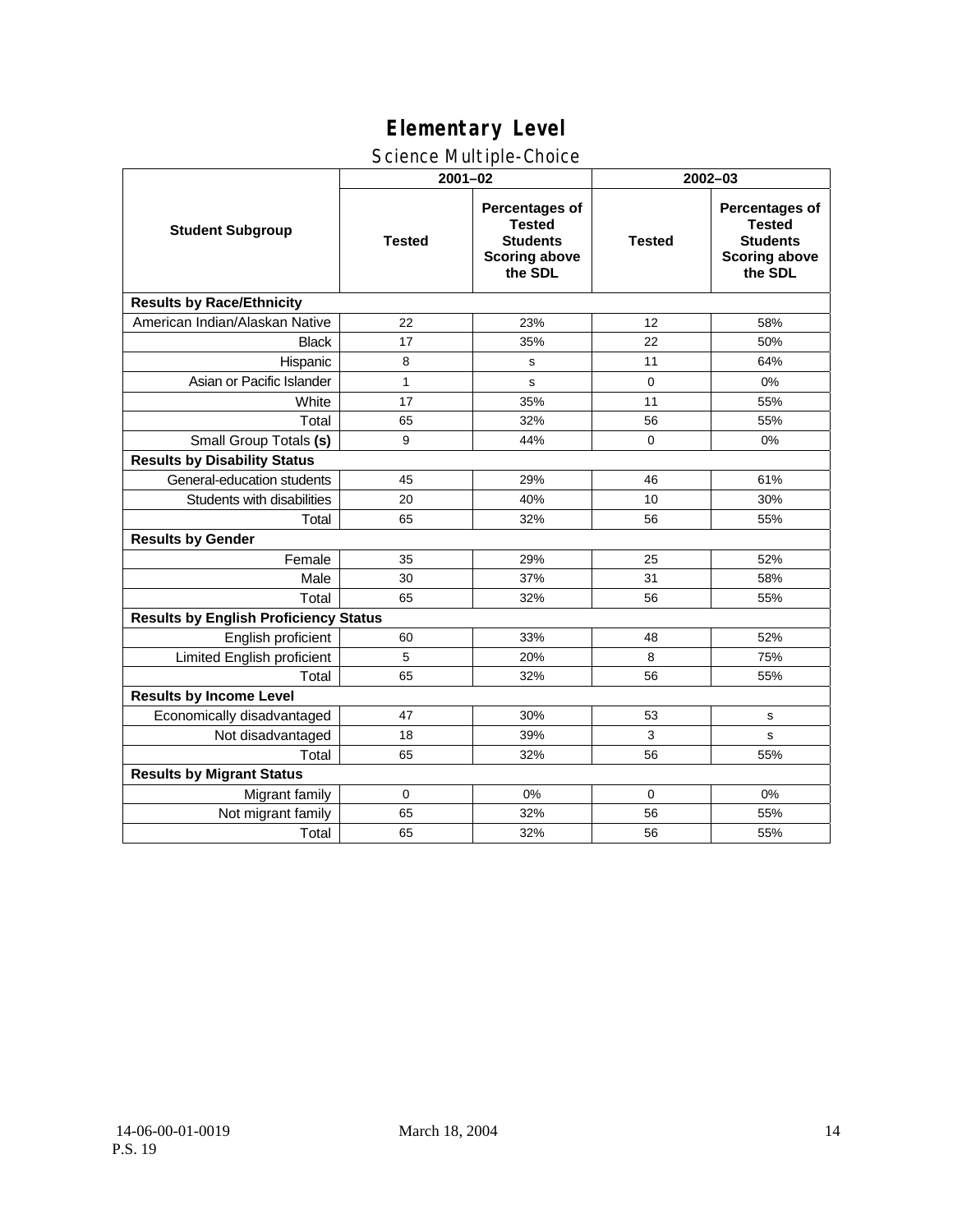### English Language Arts

|                                              |                |                                                                   | ◡<br>$2001 - 02$ |       | $2002 - 03$   |                                                                   |                                                                                                                                           |           |  |
|----------------------------------------------|----------------|-------------------------------------------------------------------|------------------|-------|---------------|-------------------------------------------------------------------|-------------------------------------------------------------------------------------------------------------------------------------------|-----------|--|
| <b>Student Subgroup</b>                      | <b>Tested</b>  | <b>Percentages of Tested</b><br><b>Students Scoring at Levels</b> |                  |       | <b>Tested</b> | <b>Percentages of Tested</b><br><b>Students Scoring at Levels</b> |                                                                                                                                           |           |  |
|                                              |                | $2 - 4$                                                           | $3 - 4$          | 4     |               | $2 - 4$                                                           | $3 - 4$<br>5%<br>13%<br>0%<br>0%<br>20%<br>9%<br>0%<br>14%<br>0%<br>9%<br>$0\%$<br>14%<br>9%<br>$\mathbf s$<br>s<br>9%<br>7%<br>25%<br>9% | 4         |  |
| <b>Results by Race/Ethnicity</b>             |                |                                                                   |                  |       |               |                                                                   |                                                                                                                                           |           |  |
| American Indian/Alaskan Native               | 9              | 100%                                                              | 22%              | 0%    | 19            | 63%                                                               |                                                                                                                                           | 0%        |  |
| <b>Black</b>                                 | 14             | 64%                                                               | 0%               | 0%    | 16            | 75%                                                               |                                                                                                                                           | 0%        |  |
| Hispanic                                     | $\overline{7}$ | 71%                                                               | 14%              | $0\%$ | 9             | 67%                                                               |                                                                                                                                           | 0%        |  |
| Asian or Pacific Islander                    | 0              | 0%                                                                | 0%               | 0%    | 0             | 0%                                                                |                                                                                                                                           | 0%        |  |
| White                                        | 8              | 63%                                                               | 13%              | 0%    | 10            | 70%                                                               |                                                                                                                                           | 0%        |  |
| Total                                        | 38             | 74%                                                               | 11%              | 0%    | 54            | 69%                                                               |                                                                                                                                           | 0%        |  |
| Small Group Totals (s)                       | 0              | 0%                                                                | 0%               | 0%    | 0             | 0%                                                                |                                                                                                                                           | 0%        |  |
| <b>Results by Disability Status</b>          |                |                                                                   |                  |       |               |                                                                   |                                                                                                                                           |           |  |
| General-education students                   | 31             | 74%                                                               | 13%              | 0%    | 35            | 80%                                                               |                                                                                                                                           | 0%        |  |
| Students with disabilities                   | $\overline{7}$ | 71%                                                               | 0%               | 0%    | 19            | 47%                                                               |                                                                                                                                           | 0%        |  |
| Total                                        | 38             | 74%                                                               | 11%              | 0%    | 54            | 69%                                                               |                                                                                                                                           | 0%        |  |
| <b>Results by Gender</b>                     |                |                                                                   |                  |       |               |                                                                   |                                                                                                                                           |           |  |
| Female                                       | 20             | 85%                                                               | 10%              | $0\%$ | 19            | 74%                                                               |                                                                                                                                           | 0%        |  |
| Male                                         | 18             | 61%                                                               | 11%              | 0%    | 35            | 66%                                                               |                                                                                                                                           | 0%        |  |
| Total                                        | 38             | 74%                                                               | 11%              | 0%    | 54            | 69%                                                               |                                                                                                                                           | 0%        |  |
| <b>Results by English Proficiency Status</b> |                |                                                                   |                  |       |               |                                                                   |                                                                                                                                           |           |  |
| English proficient                           | 34             | $\mathbf s$                                                       | $\mathbf s$      | s     | 51            | s                                                                 |                                                                                                                                           | ${\tt s}$ |  |
| Limited English proficient                   | 4              | s                                                                 | s                | s     | 3             | s                                                                 |                                                                                                                                           | s         |  |
| Total                                        | 38             | 74%                                                               | 11%              | 0%    | 54            | 69%                                                               |                                                                                                                                           | 0%        |  |
| <b>Results by Income Level</b>               |                |                                                                   |                  |       |               |                                                                   |                                                                                                                                           |           |  |
| Economically disadvantaged                   | 28             | 71%                                                               | 7%               | 0%    | 46            | 65%                                                               |                                                                                                                                           | 0%        |  |
| Not disadvantaged                            | 10             | 80%                                                               | 20%              | 0%    | 8             | 88%                                                               |                                                                                                                                           | 0%        |  |
| Total                                        | 38             | 74%                                                               | 11%              | 0%    | 54            | 69%                                                               |                                                                                                                                           | 0%        |  |
| <b>Results by Migrant Status</b>             |                |                                                                   |                  |       |               |                                                                   |                                                                                                                                           |           |  |
| Migrant family                               | 0              | 0%                                                                | 0%               | 0%    | $\mathbf 0$   | 0%                                                                | 0%                                                                                                                                        | 0%        |  |
| Not migrant family                           | 38             | 74%                                                               | 11%              | 0%    | 54            | 69%                                                               | 9%                                                                                                                                        | 0%        |  |
| Total                                        | 38             | 74%                                                               | 11%              | 0%    | 54            | 69%                                                               | 9%                                                                                                                                        | 0%        |  |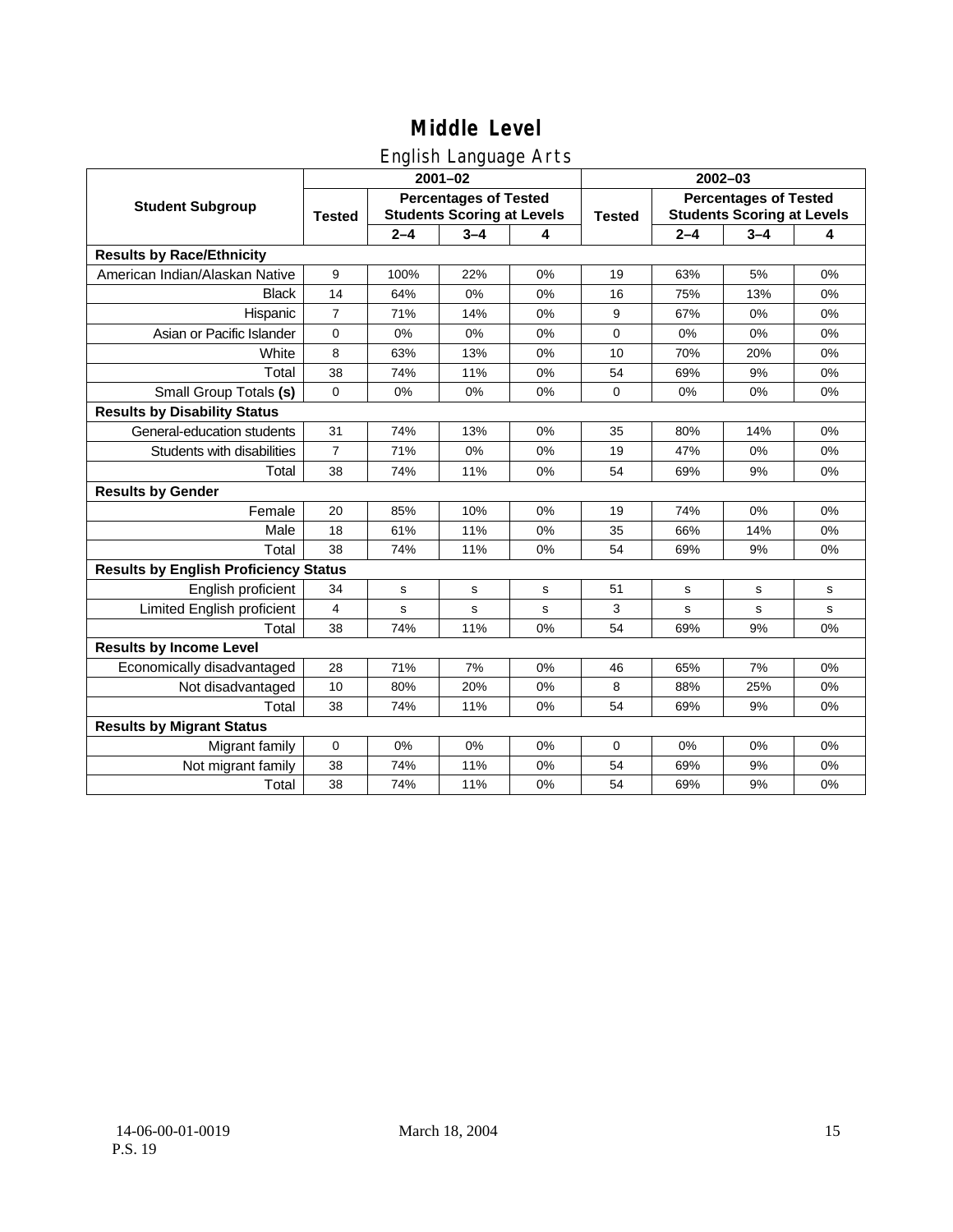### Mathematics

|                                              |                |             | $2001 - 02$                                                       |    | 2002-03        |                                                                   |         |    |  |
|----------------------------------------------|----------------|-------------|-------------------------------------------------------------------|----|----------------|-------------------------------------------------------------------|---------|----|--|
| <b>Student Subgroup</b>                      | <b>Tested</b>  |             | <b>Percentages of Tested</b><br><b>Students Scoring at Levels</b> |    | <b>Tested</b>  | <b>Percentages of Tested</b><br><b>Students Scoring at Levels</b> |         |    |  |
|                                              |                | $2 - 4$     | $3 - 4$                                                           | 4  |                | $2 - 4$                                                           | $3 - 4$ | 4  |  |
| <b>Results by Race/Ethnicity</b>             |                |             |                                                                   |    |                |                                                                   |         |    |  |
| American Indian/Alaskan Native               | 9              | 89%         | 33%                                                               | 0% | 15             | 87%                                                               | 33%     | 0% |  |
| <b>Black</b>                                 | 14             | 79%         | 7%                                                                | 0% | 21             | 67%                                                               | 10%     | 0% |  |
| Hispanic                                     | 8              | 75%         | 0%                                                                | 0% | $\overline{7}$ | 71%                                                               | 43%     | 0% |  |
| Asian or Pacific Islander                    | 0              | 0%          | 0%                                                                | 0% | 0              | 0%                                                                | 0%      | 0% |  |
| White                                        | 8              | 88%         | 38%                                                               | 0% | 11             | 82%                                                               | 18%     | 9% |  |
| Total                                        | 39             | 82%         | 18%                                                               | 0% | 54             | 76%                                                               | 22%     | 2% |  |
| Small Group Totals (s)                       | $\Omega$       | 0%          | 0%                                                                | 0% | $\Omega$       | 0%                                                                | 0%      | 0% |  |
| <b>Results by Disability Status</b>          |                |             |                                                                   |    |                |                                                                   |         |    |  |
| General-education students                   | 32             | 81%         | 16%                                                               | 0% | 36             | 81%                                                               | 25%     | 3% |  |
| Students with disabilities                   | $\overline{7}$ | 86%         | 29%                                                               | 0% | 18             | 67%                                                               | 17%     | 0% |  |
| Total                                        | 39             | 82%         | 18%                                                               | 0% | 54             | 76%                                                               | 22%     | 2% |  |
| <b>Results by Gender</b>                     |                |             |                                                                   |    |                |                                                                   |         |    |  |
| Female                                       | 20             | 85%         | 25%                                                               | 0% | 18             | 61%                                                               | 11%     | 0% |  |
| Male                                         | 19             | 79%         | 11%                                                               | 0% | 36             | 83%                                                               | 28%     | 3% |  |
| Total                                        | 39             | 82%         | 18%                                                               | 0% | 54             | 76%                                                               | 22%     | 2% |  |
| <b>Results by English Proficiency Status</b> |                |             |                                                                   |    |                |                                                                   |         |    |  |
| English proficient                           | 35             | $\mathbf s$ | s                                                                 | s  | 49             | 80%                                                               | 22%     | 2% |  |
| <b>Limited English proficient</b>            | $\overline{4}$ | s           | $\mathbf s$                                                       | s  | 5              | 40%                                                               | 20%     | 0% |  |
| Total                                        | 39             | 82%         | 18%                                                               | 0% | 54             | 76%                                                               | 22%     | 2% |  |
| <b>Results by Income Level</b>               |                |             |                                                                   |    |                |                                                                   |         |    |  |
| Economically disadvantaged                   | 29             | 79%         | 17%                                                               | 0% | 43             | 74%                                                               | 23%     | 0% |  |
| Not disadvantaged                            | 10             | 90%         | 20%                                                               | 0% | 11             | 82%                                                               | 18%     | 9% |  |
| Total                                        | 39             | 82%         | 18%                                                               | 0% | 54             | 76%                                                               | 22%     | 2% |  |
| <b>Results by Migrant Status</b>             |                |             |                                                                   |    |                |                                                                   |         |    |  |
| Migrant family                               | 0              | 0%          | 0%                                                                | 0% | $\Omega$       | 0%                                                                | 0%      | 0% |  |
| Not migrant family                           | 39             | 82%         | 18%                                                               | 0% | 54             | 76%                                                               | 22%     | 2% |  |
| Total                                        | 39             | 82%         | 18%                                                               | 0% | 54             | 76%                                                               | 22%     | 2% |  |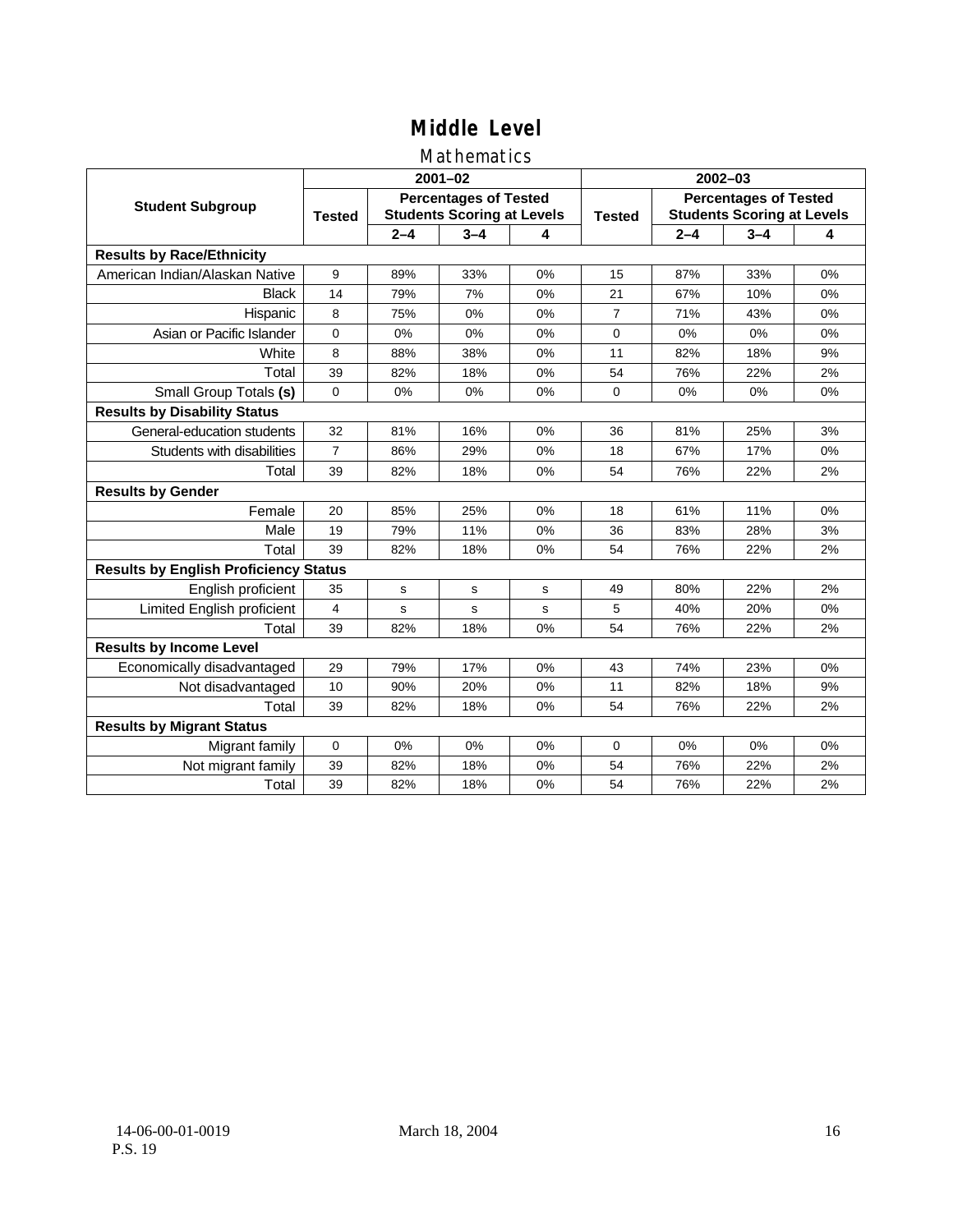### Science

|                                              |                 |         | $2001 - 02$                                                       |       | $2002 - 03$    |                                                                   |         |     |  |
|----------------------------------------------|-----------------|---------|-------------------------------------------------------------------|-------|----------------|-------------------------------------------------------------------|---------|-----|--|
| <b>Student Subgroup</b>                      | <b>Tested</b>   |         | <b>Percentages of Tested</b><br><b>Students Scoring at Levels</b> |       | <b>Tested</b>  | <b>Percentages of Tested</b><br><b>Students Scoring at Levels</b> |         |     |  |
|                                              |                 | $2 - 4$ | $3 - 4$                                                           | 4     |                | $2 - 4$                                                           | $3 - 4$ | 4   |  |
| <b>Results by Race/Ethnicity</b>             |                 |         |                                                                   |       |                |                                                                   |         |     |  |
| American Indian/Alaskan Native               | 8               | 100%    | 100%                                                              | 0%    | 17             | 100%                                                              | 59%     | 0%  |  |
| <b>Black</b>                                 | 12              | 100%    | 33%                                                               | 0%    | 20             | 100%                                                              | 60%     | 0%  |  |
| Hispanic                                     | $\overline{7}$  | 86%     | 43%                                                               | 0%    | $\overline{7}$ | 100%                                                              | 71%     | 0%  |  |
| Asian or Pacific Islander                    | $\Omega$        | 0%      | 0%                                                                | $0\%$ | 0              | 0%                                                                | 0%      | 0%  |  |
| White                                        | 8               | 100%    | 88%                                                               | 0%    | 9              | 100%                                                              | 78%     | 11% |  |
| Total                                        | 35              | 97%     | 63%                                                               | 0%    | 53             | 100%                                                              | 64%     | 2%  |  |
| Small Group Totals (s)                       | $\mathbf 0$     | 0%      | 0%                                                                | 0%    | 0              | 0%                                                                | 0%      | 0%  |  |
| <b>Results by Disability Status</b>          |                 |         |                                                                   |       |                |                                                                   |         |     |  |
| General-education students                   | 28              | 96%     | 68%                                                               | 0%    | 35             | 100%                                                              | 63%     | 3%  |  |
| Students with disabilities                   | $\overline{7}$  | 100%    | 43%                                                               | $0\%$ | 18             | 100%                                                              | 67%     | 0%  |  |
| Total                                        | 35              | 97%     | 63%                                                               | 0%    | 53             | 100%                                                              | 64%     | 2%  |  |
| <b>Results by Gender</b>                     |                 |         |                                                                   |       |                |                                                                   |         |     |  |
| Female                                       | 18              | 94%     | 61%                                                               | 0%    | 20             | 100%                                                              | 45%     | 0%  |  |
| Male                                         | 17              | 100%    | 65%                                                               | 0%    | 33             | 100%                                                              | 76%     | 3%  |  |
| Total                                        | 35              | 97%     | 63%                                                               | 0%    | 53             | 100%                                                              | 64%     | 2%  |  |
| <b>Results by English Proficiency Status</b> |                 |         |                                                                   |       |                |                                                                   |         |     |  |
| English proficient                           | 31              | s       | s                                                                 | s     | 48             | 100%                                                              | 67%     | 2%  |  |
| Limited English proficient                   | 4               | s       | s                                                                 | s     | 5              | 100%                                                              | 40%     | 0%  |  |
| Total                                        | 35              | 97%     | 63%                                                               | 0%    | 53             | 100%                                                              | 64%     | 2%  |  |
| <b>Results by Income Level</b>               |                 |         |                                                                   |       |                |                                                                   |         |     |  |
| Economically disadvantaged                   | 26              | 100%    | 62%                                                               | 0%    | 44             | 100%                                                              | 66%     | 0%  |  |
| Not disadvantaged                            | 9               | 89%     | 67%                                                               | 0%    | 9              | 100%                                                              | 56%     | 11% |  |
| Total                                        | 35              | 97%     | 63%                                                               | 0%    | 53             | 100%                                                              | 64%     | 2%  |  |
| <b>Results by Migrant Status</b>             |                 |         |                                                                   |       |                |                                                                   |         |     |  |
| Migrant family                               | 0               | 0%      | 0%                                                                | 0%    | 0              | 0%                                                                | 0%      | 0%  |  |
| Not migrant family                           | $\overline{35}$ | 97%     | 63%                                                               | $0\%$ | 53             | 100%                                                              | 64%     | 2%  |  |
| Total                                        | $\overline{35}$ | 97%     | 63%                                                               | 0%    | 53             | 100%                                                              | 64%     | 2%  |  |